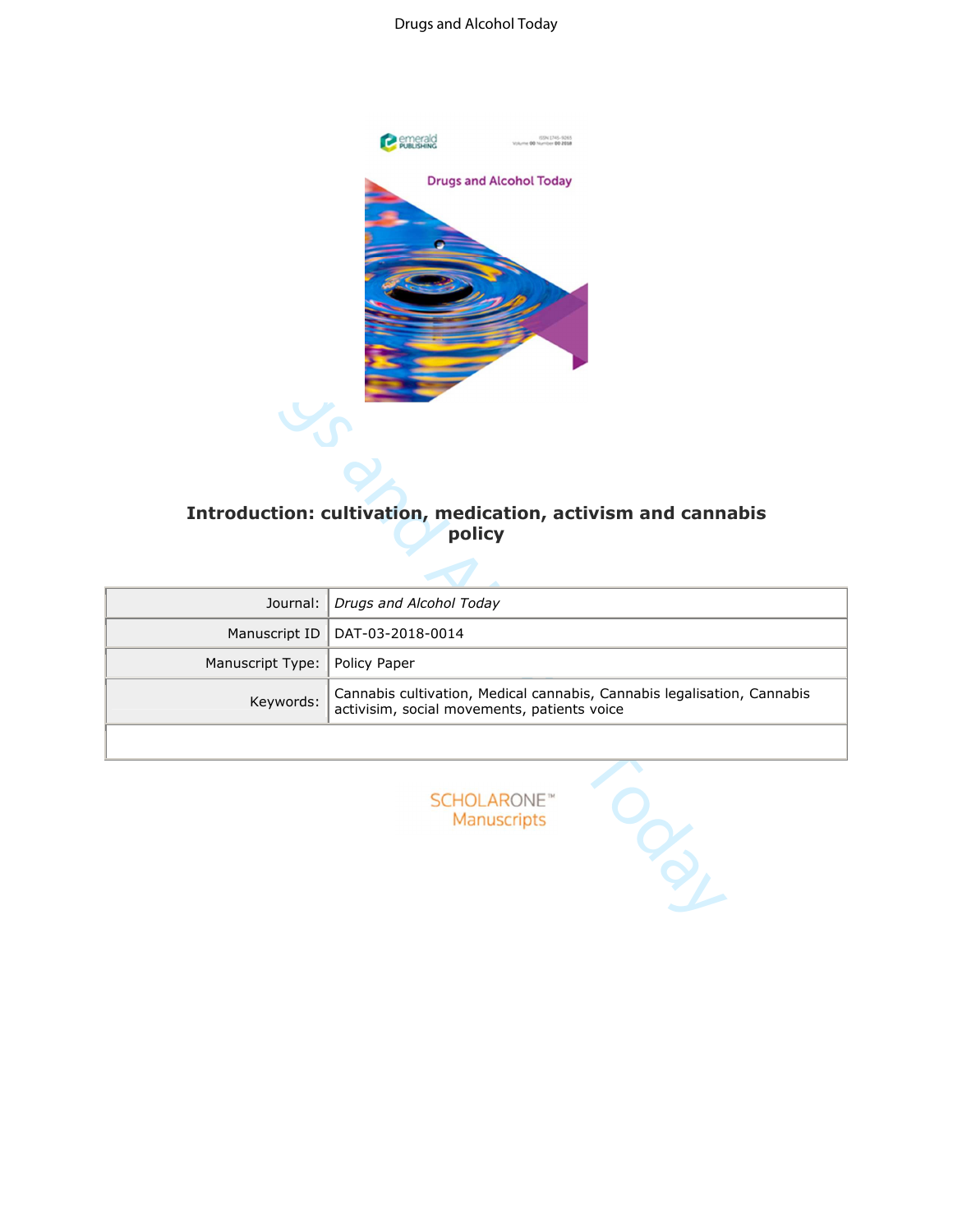# Introduction: cultivation, medication, activism and cannabis policy

#### **Cultivating cannabis in a cold climate**

On Fridav 23<sup>rd</sup> February 2018 the medical cannabis bill introduced by UK Member of Parliament Paul Flynn<sup>1</sup> went in for its second reading in the House of Commons.<sup>2</sup> To the disappointment of several hundred activists assembled on the patch of green on Parliament Square in the freezing cold it never got to a vote, as the discussion on the preceding motion, Overseas Electors, dragged on.

Low the total protocol and a the difference and a state of the meat of the proportion of the proportion and altern in the House of Common<br>ment Paul Flynn' went in for its second reading in the House of Common<br>ment Square i The event captured many of the issues transforming the field of drug policy, at least as related to cannabis. A large number of demonstrators were middle aged, a few had rolled up in wheel chairs, and the police were keeping a respectful distance. Cannabis use in the UK, as in many other countries, has come of age, its respectability confirmed by the rising flow of scientific evidence of its therapeutic benefits. Politics, however, is out of step with scientific advances and changing social mores, held back by the counter weight of vested interests, the arrogance of political elites, and sheer inertia. Cannabis, whether for medical or non-medical use, remains illegal in the UK<sup>3</sup>, and most other countries, even as a growing number of jurisdictions change policy.

That very same week much media attention was given to the case of Alfie, a six year old boy from Kenilworth, England, suffering from epilepsy, who responded well to cannabis treatment. But in order to obtain medical quality cannabis legally, the family had had to move to the Netherlands. Now back in the UK, they are petitioning the Home Office to "grant him a licence to use cannabis oil to help soothe his symptoms" (Press Association, 2018). The government is considering the issue at the time of writing, and one of the mooted options is to include Alfie in a medical trial.

Unravelling the international system of controls that have been erected over the last fifty odd years is a daunting task, and perhaps the main reason why few governments have made any effort to correct what the UNODC reported in 2006 as an anomaly that is threatening to undermine the credibility of the international control system (UNODC, 2006: 186). There certainly was no appetite for change at Westminster, where the session ran out of time without the bill being heard.

Since policy makers are reluctant to lead on this issue, change has to come from below, driven by local and regional initiatives and a network of activists, growers and patients who are transforming the policy landscape. In the US eight states have now regulated cannabis production and sale for recreational and medical purposes, and a further 21 states have legal provision for medical cannabis only (Snapp and Herrera, 2018). Canada is planning to establish a similar model at national level this year. Uruguay's mixed approach – home-growing, state-provision of cannabis for purchase

l <sup>1</sup> Legalisation of Cannabis (Medicinal Purposes) Bill 2017-19

<sup>&</sup>lt;sup>2</sup> Ten Minute Rule Bills are a type of Private Members' Bill that are introduced in the House of Commons under Standing Order No 23. The ten minute rule allows a backbench MP to make his or her case for a new Bill in a speech lasting up to ten minutes. An opposing speech may also be made before the House decides whether or not the Bill should be introduced. If the MP is successful the Bill is taken to have had its first reading.

<sup>3</sup>Some cannabis-derived medications are available for a limited number of conditions, as discussed below.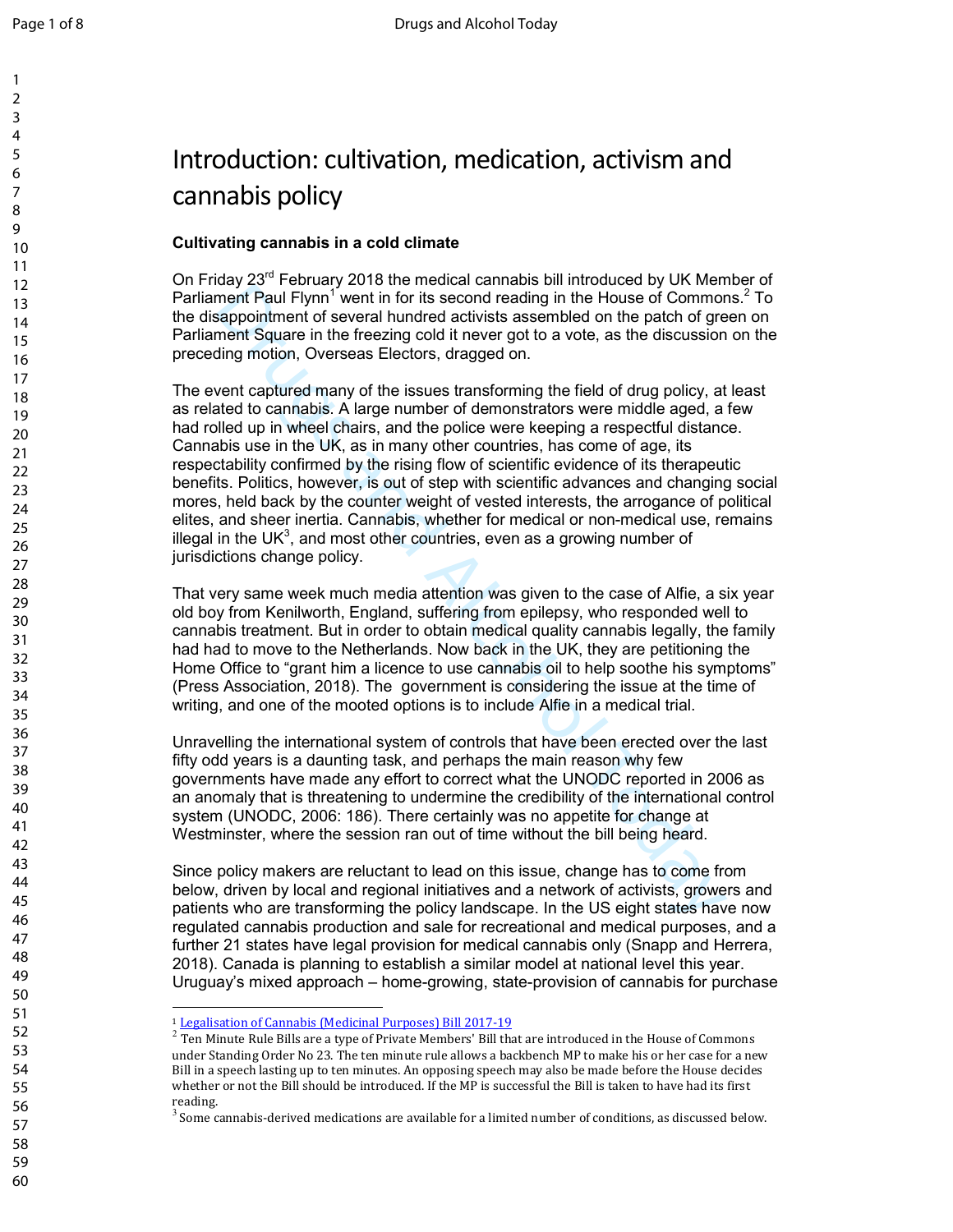through pharmacies, and Cannabis Social Clubs (CSCs) – is ground breaking as the first country (and a signatory of the UN conventions) to move towards a statemonitored regulated market (Hudak et al, 2018). Change is happening around the world – cannabis users and activists in other countries (including the UK) want to know 'Why not here?'

In Europe, quasi-legal retail markets have been in place for decades, such as the Dutch Coffeeshop system (Korf, 2008) and 'pusher street' in Cristiania, Copenhagen (Asmussen Frank, 2008). In many countries, such as Portugal, the Czech Republic and Germany, the possession of small quantities has been decriminalised (See Release, 2016 for decriminalisation policies across the globe). Even in the UK, a number of police forces give low priority to cannabis offences, to the chagrin of drug control advocates. Some UK Police and Crime Commissioners go even further, as Arfon Jones in North Wales, and Ron Hogg in Country Durham, have deprioritised pursuing cannabis consumers and small scale growers. Hogg has met with members of UKCSC chapters (Gayle, 2015), and more recently Jones has daringly expressed a desire to see cannabis regulated in a similar vein to alcohol (Brennan, 2018).

entrany, the possession of smart parameterizes has been centriminated been asses. (2016 for decrimination policies across the globe). Even in the UK, as et a forecit of police forces give low priority to cannabis offences, This street level pragmatism, of effective decriminalisation in some UK regions, has had significant social benefits. It has spared tens of thousands of people from being branded with a criminal record, as well as saving extensive criminal justice resources, yet it has only kicked the can down the proverbial road – or in this case, up the supply chain. In the Netherlands, it is known as the "back door problem". Cannabis, sold freely over the counters of hundreds of coffeeshops, is produced and delivered to the back door by organised crime groups (Boister, 2016).<sup>4</sup> In the past, attempts by lawmakers to regulate cannabis supply have foundered on the uncompromising stipulations of the international drug control conventions and the opposition of EU partners in pursuit of 'harmonised' drug policies (Blickman, 2018; Boekhout van Solinge, 2017).

In fact, across Europe, drug policy has come to an impasse. Years of investment in the provision of harm reduction and treatment have been met with laudable success. The transmission rates of infectious diseases are down, with regional outbreaks, the rate of overdose deaths has stabilised and a large number of problem users are in contact with drug services (EMCDDA, 2018).

At the United Nations General Assembly Special Session on Drugs in 2016 (UNGASS), EU member states spoke with one voice in favour of humane, publichealth focused interventions, in full compliance with human rights. But tolerance and a 'human centred approach' do not mean legalisation, and nowhere has a ruling party committed to the regulation of cannabis markets (Chatwin, 2018).

It is therefore left to civil society, with the support of lower level governance agencies, to experiment with different approaches. As well as campaigning for legalisation – whether for medical cannabis or for drug use more widely – users and sympathisers often engage in the illegal activities of cultivation and supply as well as possession and use. It is this activism, and the wider backdrop of cannabis policy change, that provides the focus of this special issue.

One model is CSCs, originally developed in Spain to provide members with a reliable supply, the opportunity for social use, and a modicum of protection from prosecution by pooling resources and sharing responsibility (Arana and Montañés Sánchez,

l <sup>4</sup> A process that Francisco Thoumi, currently a member of the INCB, has called the cannabis' "immaculate conception" (Blickman, 2018).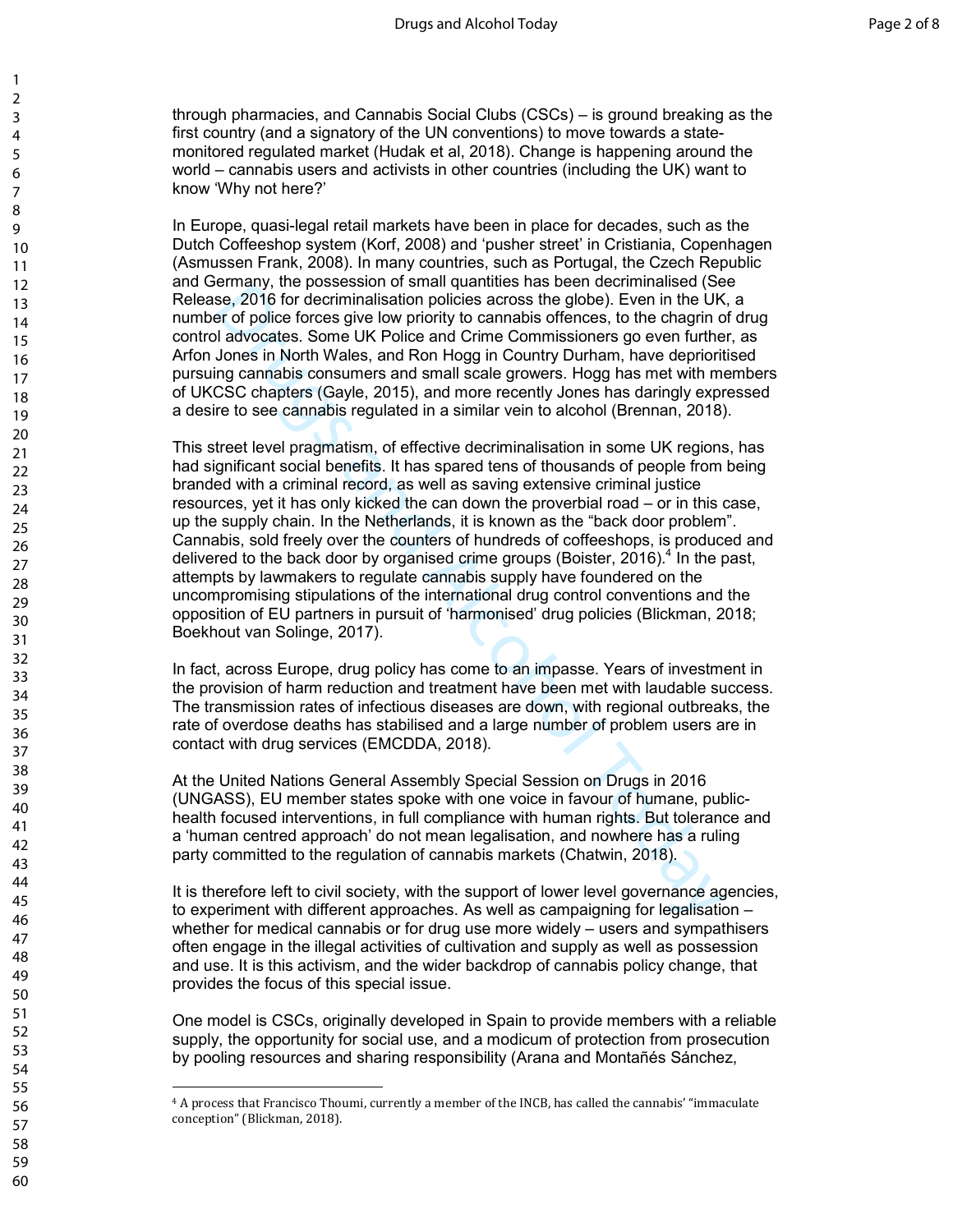60

2011). Well established in parts of Spain, particularly the Basque country, Catalonia and Valencia, the model has since been transplanted to countries with a less benign legal environment, like Belgium (See the articles by **Pardal**; **Ditchfield**; **Bone and de Hoedt** but also Decorte, 2015).

A response, ironically, to changes in legislation in Holland that made it more difficult for Belgian visitors to purchase cannabis in coffeeshops close to the border, the growth of Belgian CSCs is perhaps one unexpected consequence of supply side intervention – a balloon effect.<sup>5</sup> As **Pardal** explains in her contribution (see also Pardal 2016), the organisations remain small and operate in a hostile legal environment with an uncertain future. What they have demonstrated, however, is how dynamic the demand is for quality cannabis products and non-criminal supply sources.

Being able to source and distribute cannabis without making contact with the criminal market is also the major motivation for growers in New Zealand and Israel. The paper by **Wilkins and Sznitman** confirms previous work that firmly establishes domestic cultivation and 'social supply' as the dominant model. The chief motives of these growers – committing crimes of drug production and supply – are providing family and friends with quality product rather than to make profit.

The ambivalent situation of cannabis, now legal in Uruguay, parts of the US, and soon, Canada, widely consumed all over the world, but still controlled under the international conventions throws up a dilemma for a country like Jamaica. Here cannabis is deeply embedded in social and cultural history, a sacrament in the Rastafari religion, and a potent symbol in the anti-colonial struggle and rejection of Babylon and all things western (Bone, 2014).

Reform has been long in coming, with well-crafted proposals, such as the 2000 report of the Ganja Commission, being thrown off course by hostile response from the US ambassador. At the time, US governments were pursuing an aggressive drug control policy in the Caribbean (Klein, 2004).

Corruption and all things under the main and when the other in anomore and the computer and the mind and the computer of the discussion and the discussion and the discussion and the discussion and the discussion and Strati But changes in legislation at state level have allowed US companies to develop products, assume economies of scale, and position themselves as industry leaders, while competitors in other countries are held in check by controls that the US government enforces.<sup>6</sup> Only with a change in the US approach to regional drugs policy under the less interventionist Obama presidency did the Jamaican government get some space for policy experimentation. In this issue **Machel** et al discuss the reforms that are preparing the way to what the authors call the Caribbean Cannabis economy. But the mooted shift towards a commercial cannabis market is fraught with anxiety over the displacement that the influx of foreign capital would effect, and frustrations over the slow pace of work of the Cannabis Licensing Agency.

In Jamaica, at least, cannabis cultivators have found a voice and are getting organised. In most parts of the world the call for change comes from consumers, who lobby political representatives, organise marches and run other forms of civil protests. There is an activism at work here, a use of symbols and the mobilisation of

l <sup>5</sup>Though, as noted by Decorte (2015) the emergence of CSCs in Belgian coincided with a relaxation of their cannabis laws. In 2005 a joint guideline issued by the College of Public Prosecutors and the Minister of Justice called for the lowest prosecution priority to be given to cannabis possession by adults for quantities which did not exceed three grams or one cultivated female cannabis plant.

<sup>&</sup>lt;sup>6</sup> The International Narcotics Control Strategy Report (INCSR) is delivered annually by the Department of State to Congress. It describes the efforts of key countries to attack all aspects of the international drug trade and may lead to sanctions on countries that are seen as not fulfilling their obligations.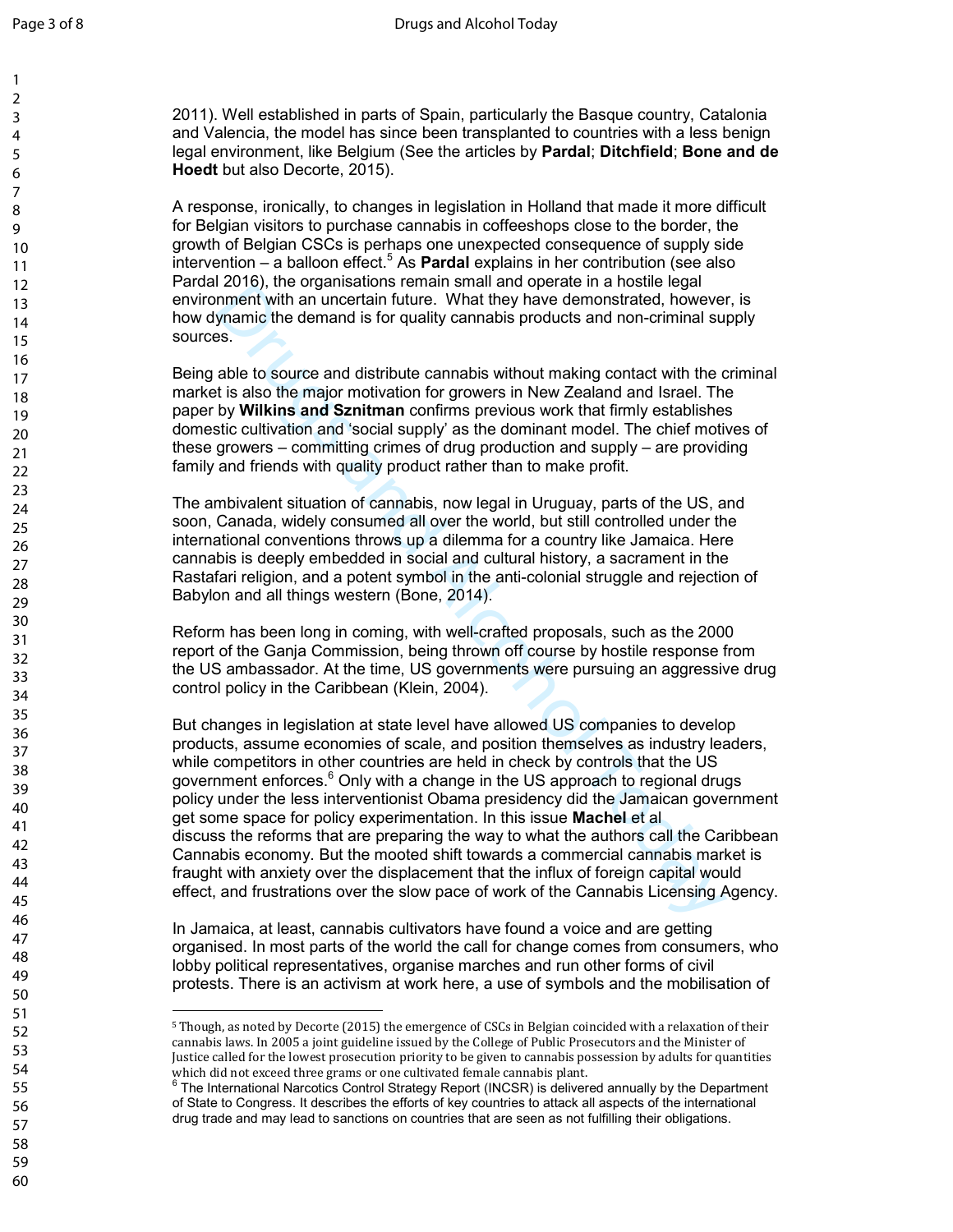supporters around a specific issue, that both **Guerra** and **Pardal** for Mexico and Belgium respectively describe as social movements. **Guerra's** definition, of participants coordinating public representations of "worthiness, unity, numbers, and commitments" applies equally to the protesters at Westminster.

Of course, many of the consumers driving change in cannabis policy confound societal perceptions and fears of the 'drug taker'.<sup>7</sup> They use cannabis not from addiction, the search for pleasure or oblivion but in order to control pain, fight nausea or keep any of a number of medical conditions in check. Cannabis, is a drug, in the historical sense of the word, in that it has medicinal properties and can be therapeutic or noxious depending on dosage. In the  $19<sup>th</sup>$  century the term 'drugs' referred to remedies concocted by apothecaries and prescribed by physicians (Porter, 1996).<sup>8</sup> With the advances in organic chemistry in the late 19<sup>th</sup> and the early  $20<sup>th</sup>$  century cannabis, like many other natural substances, was pushed aside by pharmaceutical medications. Over the last thirty years, however, it has been making a comeback, and lawmakers are reluctantly aligning legislation with changing medical perceptions.

So far, only a handful of European countries have been developing systems for the production and prescription of cannabis flowers: The Netherlands (2003), the Czech Republic (2013), Italy, Croatia (both 2015), Germany and Poland (both 2017). But the journey from repression towards a regulatory system is fraught with difficulties, as shown by **Grotenhermen** in his account of German cannabis legislation. The process for patient and medical practitioner is cumbersome, and health insurance companies often refuse to reimburse the costs.

#### **Medical activism**

l

Exarge to the woot, in that mass interacting popertus and can be the definited of nonkolos depending on dosage. In the 19<sup>91</sup> century the term "drug do to remedies concocled by apolfecaries and prescribed by physicians and Most countries still have a long way to travel before even engaging with this level of problem. The UK government has been skirting the issue, by allowing one producer, GW Pharmaceuticals, to market Sativex (an oromucosal spray) that can be prescribed for treating MS-related spasticity where patients do not respond to other treatments. Yet, the cost and limited application of Sativex places the medicine effectively out of reach of most patients who continue to rely largely on the criminal market. As **Ditchfield** and **Godfrey** detail in their accounts, this is often a painful experience, involving hard encounters with the criminal justice system and constant uncertainty over the reliability and quality of the medicine.

Many medical users have therefore started growing for peace of mind and an easier life. In some cases, it was simple desperation, as **Bone and de Hoet** lay out in the personal narrative of one patient with a serious case of Crohn's disease. This is the story of a long journey into cultivation and activism inspired by international regulatory models and US activists in particular. Several US states, including Colorado and California, have upended the legal situation and emerged as world leaders in the development of cannabis based products. In other instances, the emphasis has been on helping others (**Ditchfield**), but all growers and users

<http://www.globalcommissionondrugs.org/wp-

<sup>7</sup> For an in depth look into the prejudices and fears surrounding people who use drugs see: The Global Commission on Drugs, 2017

content/uploads/2018/01/GCDP-Report-2017\_Perceptions-ENGLISH.pdf> <sup>8</sup> It has even been suggested that Queen Victoria used cannabis medically (Mills, 2003).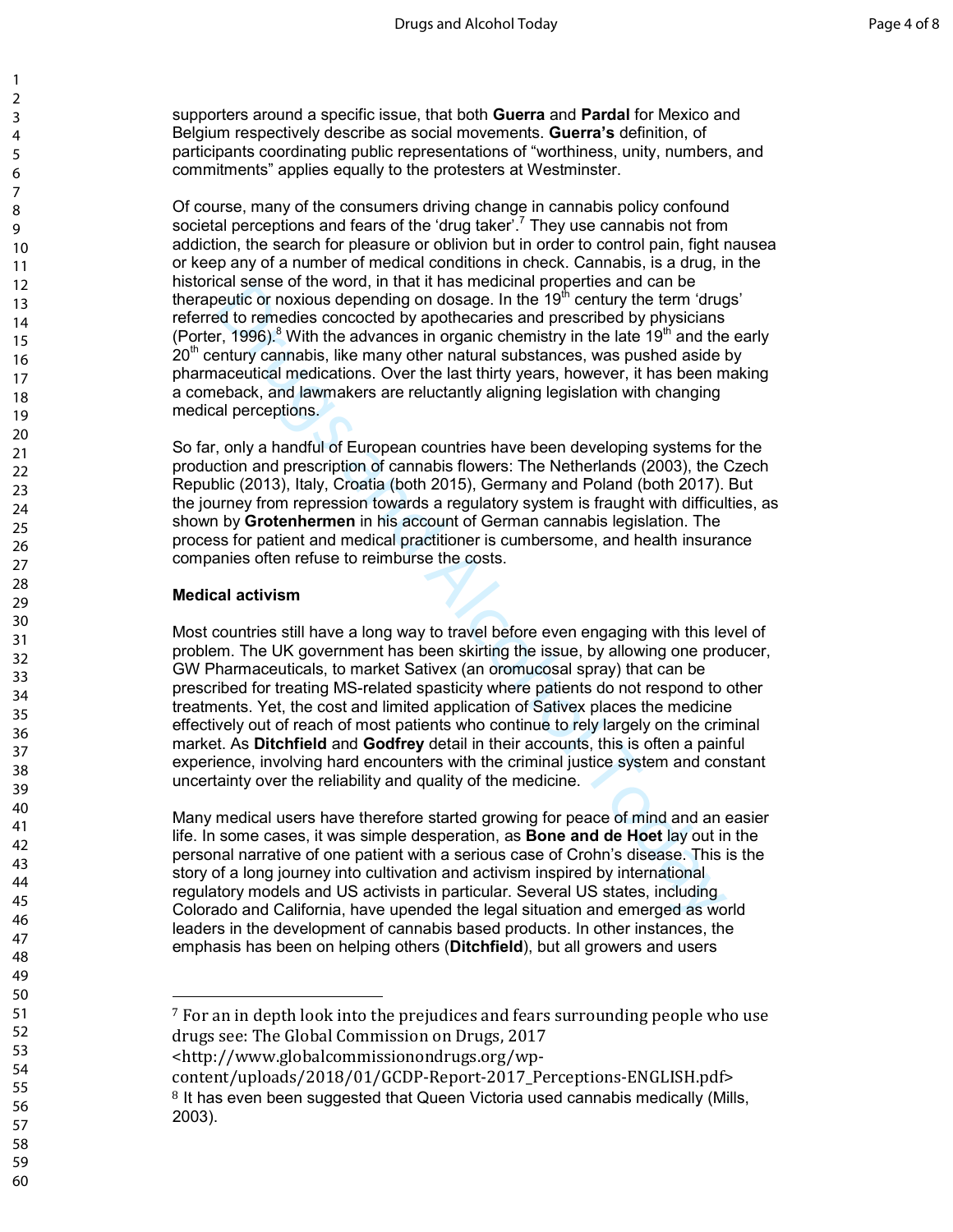encounter risks, including the malevolence and manipulation observed by **Fry**, and it is important to note that the US too have not yet established a workable model.

Activists will therefore continue generating evidence to build the case for policy reform. Medical consumers are playing a key role as legalisation for medical use has been seen as a precursor to legalisation for recreational use (Kilmer and MacCoun, 2017).

of a cannot be the mail of the cannot and performation of examples of the DSCs, or the approach and Potter, 2018) of cannabis healers that are becoming alternative form care provision. By<br>passing markets and medicide test They will also have to reconcile dramatically different approaches to realising the aspired cannabis economy. On the one hand there is the sharing, not for profit, model exemplified by the best examples of the CSCs, or the apomedication networks (Klein and Potter, 2018) of cannabis healers that are becoming alternative forms of healthcare provision. Bypassing markets and medical establishments these shifts towards autarchy and the sharing economy somehow reconnects cannabis with the counter cultural protests of the 1960s. Developing a sharing economy from the grassroots poses a challenge to traditional regulatory thought, where cannabis is controlled by the government, the free market and/or the medical establishment. Regulatory power is devolving to local, social movements here, which facilitates a greater level of individual control over the cannabis production and distribution process. This allows consumers to create and shape their own cannabis culture, reminiscent of the anti-authoritarian movements in the 1960s.

On the other hand, the influx of capital from profit-oriented commercial corporations are piling into this potential market. Organisations such as Leafly are already developing sophisticated lobbying operations, using public relations to target policy makers and opinion formers. The objective is to open a market for a commodity, not to facilitate - home growing, healing and community – the 'cannabis culture' or ethos that is being promoted by the personal narratives of the activists and medical consumers in this special issue.

It is likely that the community will remain divided in its attitude. And while the 'small is beautiful' ethos has a lot of merit for product innovation, authenticity and for allowing a cottage industry type of control there are clear limitations. Advances in the demonstrable efficacy of cannabis medication require the controlled conditions, including of the cannabis input, that at present only large scale pharmaceutical enterprises can provide. Furthermore, cannabis online markets abound with opportunists and downright fraudsters, preying on the desperation of patients or the confusion of operators in a poorly regulated environment. Similarly, some CSCs refuse to follow the not for profit model, and are operating as 'shadow clubs' (Decorte, 2015: 128), selling cannabis strains for extortionate amounts, exploiting both medical and non-medical consumers alike.

#### **Coming in from the cold**

Some of the organisations behind the parliamentary protest, like the United Patients Alliance who are now spearheading the medical reform movement in the UK, are open in their support for commercial players. Others are reluctant, and fear that legislative change, if it does come, will only facilitate corporate profit, without establishing the right to grow your own. For instance, the UKCSC (2016), who advocate for medical and non-medical use, have established a 'Right2Grow' campaign, which emphasises the right to grow, share and collectively consume cannabis.

In any event, both these advocacy groups recognise the importance of telling human stories to allow change and they both followed Alfie's story all the way to the protest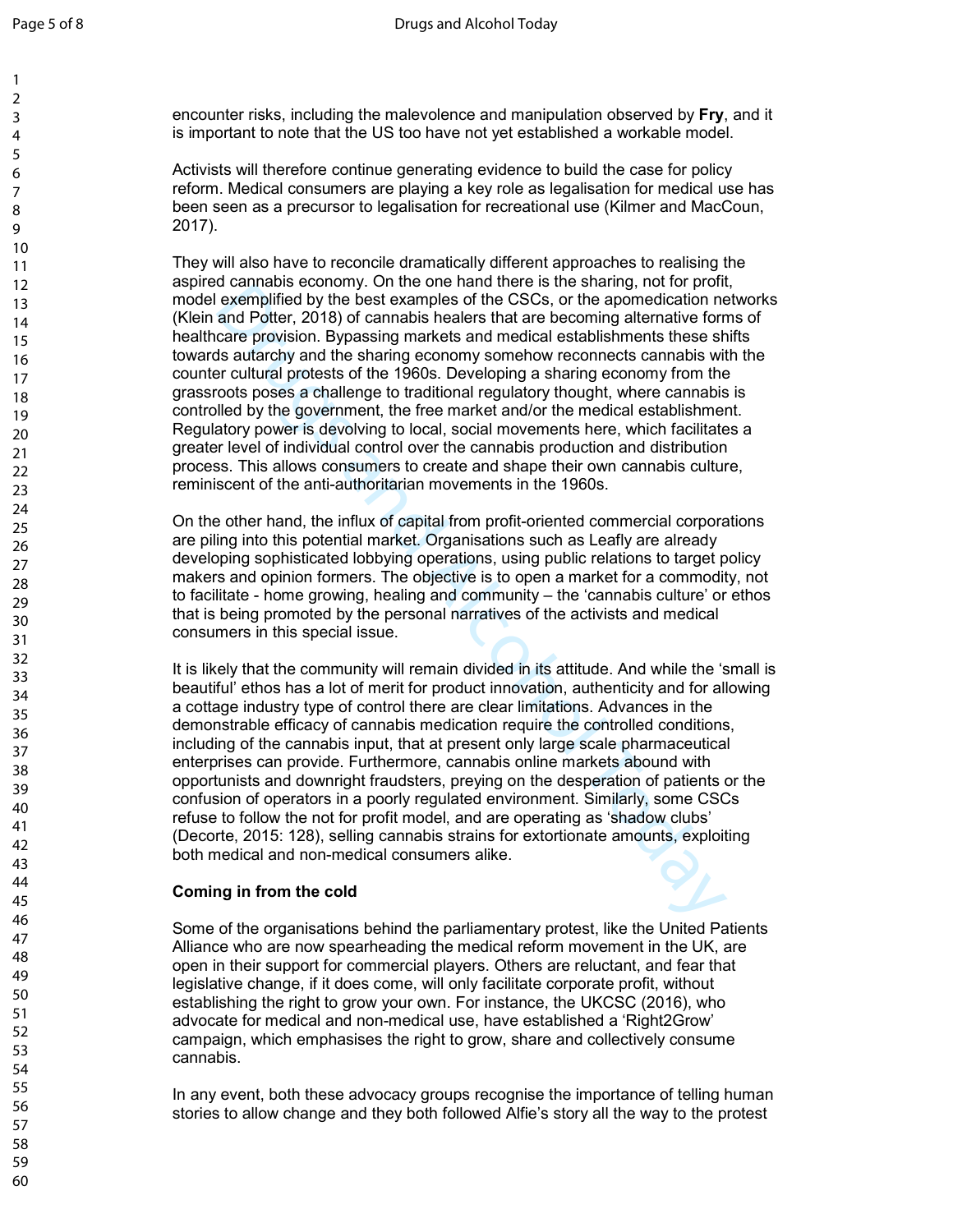at Parliament on the  $23<sup>rd</sup>$  of February 2018. Four of the articles in this special issue are authored by cannabis activists or medical consumers, with **Godfrey, Bone and De Hoedt, and Fry** going even further, offering a personal narrative of their own cannabis journeys. This special issue is therefore unique in the drug policy field, since it incorporates non-academic perspectives and narratives within an academic journal.

Telling these human stories facilitates knowledge production by inputting cannabis consumer experiences into the evidence base. Policy scientists, communication scholars, psychologists and other social scientists are beginning to recognise the importance of telling good stories, to appeal to the emotions of policy makers and to the general public (Davidson, 2017). Although presenting the evidence is vital, finding reform champions and telling stories engages people on an emotive, human level, which speaks to their values (Rolles, 2016).

ars, psychologista and varies occine statementing the constrained and considerate properation parameter of felling good stories, to appeal to the emotions of policy makers is vital, nameter public (Davidson, 2017). Althoug This is especially important for those researchers questioning 'evidence based policy' (EBP) - what the concept of 'evidence' even means, and who gets to speak authoritatively (see Lancaster et al, 2017a; 2017b; Ritter, Lancaster and Diprose, 2018 on the 'EBP' paradigm in drug policy) - since important policy debates cannot be answered by simply turning to the evidence (Davidson, 2017). Policy decision making invariably involves questions of values – of how the world 'ought to be' as opposed to relying solely on the facts. Arguing from a position of moral authority alongside the evidence makes the reform position stronger.

Alfie's story could be a game changer. More than 370,000 people have signed a petition since hearing his plight, calling for the Home Office to grant a special licence to allow him to use medical cannabis (BBC, 2018). Appealing to policy makers' and the publics' morality and values could facilitate legal change. Whichever way the change comes for Alfie, (via the sharing economy or via corporations), as for many other patients, it cannot come fast enough.

#### **References**

Arana, X. and Montañés Sánchez, V. (2011) 'Cannabis cultivation in Spain - the case of cannabis social clubs', In T. Decorte, G. Potter, and M. Bouchard (eds.) *World Wide Weed. The Globalisation and Localisation of Cannabis Cultivation.* London: Routledge.

Asmussen Frank, V. (2008) Danish drug policy - shifting from liberalism to repression. / Asmussen Frank, Vibeke: *Drugs and Alcohol Today*, Vol. 8, No. 2, 2008, p. 26-33.

BBC, (2018) 'Alfie Dingley's medical cannabis petition handed to government' http://www.bbc.co.uk/news/health-43459220

Blickman, T. (2018) 'The Elephant in the Room Cannabis in the international drug control regime'. In A. Klein and B. Stothard (eds.) *Collapse of the global order on drugs? From UNGASS 2016 – to the High Level Review 2019.* Bradford: Emerald.

Boekhout van Solinge, T. (2017) 'The Dutch Model of Cannabis Decriminalization and Tolerated Retail'. In E. Savona, M. Kleiman and F. Calderoni (eds.) *Dual Markets: Comparative Approaches to Regulation*, Springer, pp. 145-170.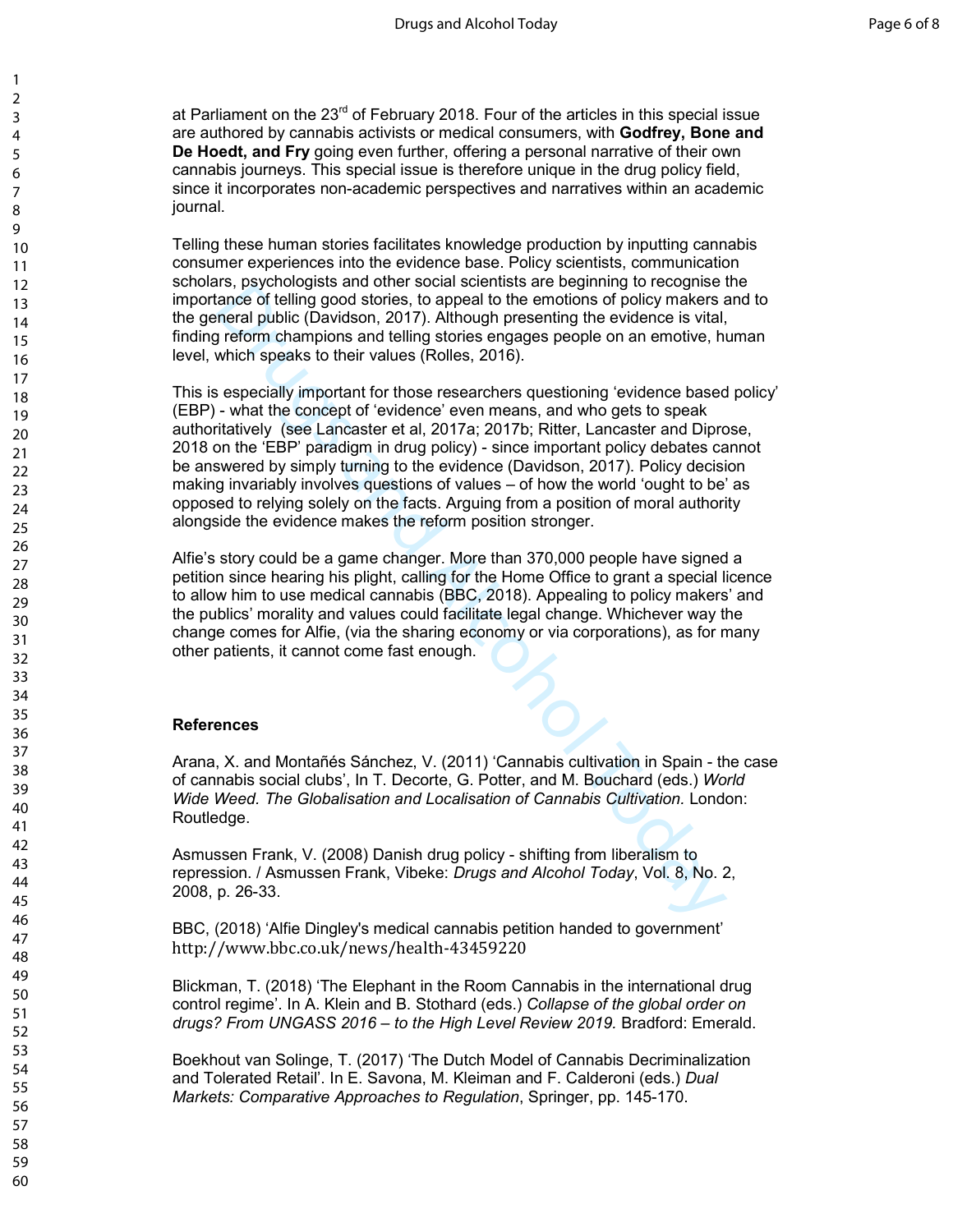| 1        |                                                                                                                                                                      |
|----------|----------------------------------------------------------------------------------------------------------------------------------------------------------------------|
| 2        |                                                                                                                                                                      |
| 3        | Boister, N. (2016) 'Waltzing on the Vienna Consensus on Drug Control? Tensions in                                                                                    |
| 4        | the International System for the Control of Drugs,' Leiden Journal of International                                                                                  |
| 5        | Law. 29: 389-409.                                                                                                                                                    |
| 6        |                                                                                                                                                                      |
| 7        | Bone, M. (2014) 'From the Sacrilegious to the Sacramental: A Global Review of                                                                                        |
| 8        | Rastafari Cannabis Case Law'. In B.C. Labate and C. Cavnar (eds.) Prohibition,                                                                                       |
| 9        | Religious Freedom, and Human Rights: Regulating Traditional Drug Use.                                                                                                |
| 10       | Berlin/Heidelberg: Springer.                                                                                                                                         |
| 11       |                                                                                                                                                                      |
| 12       | Brennan, S. (2018) 'Police boss says off-licences should be able to sell drugs'                                                                                      |
| 13       | WalesOnline. https://www.walesonline.co.uk/news/wales-news/police-boss-                                                                                              |
| 14       | says-licences-should-14418936                                                                                                                                        |
| 15       |                                                                                                                                                                      |
| 16       | Chatwin, C. (2018) 'The EU Position at UNGASS 2016' In A. Klein, and B. Stotard                                                                                      |
| 17       | (eds.) Collapse of the global order on drugs? From UNGASS 2016 - to the High                                                                                         |
| 18       | Level Review 2019. Bradford: Emerald                                                                                                                                 |
| 19       |                                                                                                                                                                      |
| 20       | Davidson, B. (2017) 'Storytelling and evidence-based policy: lessons from the grey                                                                                   |
| 21       | literature' Palgrave Communications.                                                                                                                                 |
| 22       | https://www.nature.com/articles/palcomms201793.pdf                                                                                                                   |
| 23       |                                                                                                                                                                      |
| 24       | Decorte, T. (2015) 'Cannabis social clubs in Belgium: Organizational strengths and                                                                                   |
| 25       | weaknesses, and threats to the model' International Journal of Drug Policy 26(1):                                                                                    |
| 26       | 122-130.                                                                                                                                                             |
| 27       |                                                                                                                                                                      |
| 28       | EMCDDA [European Monitoring Centre for Drugs and Drug Addiction] (2018)                                                                                              |
| 29       | European Drugs Report: Trends and Developments. Lisbon: EMCDDA.                                                                                                      |
| 30       |                                                                                                                                                                      |
| 31       | Gayle, D. (2015) 'Durham police stop targeting pot smokers and small scale growers'                                                                                  |
| 32       | The Guardian 25 <sup>th</sup> July 2015.                                                                                                                             |
| 33       | https://www.theguardian.com/society/2015/jul/22/durham-police-stop-                                                                                                  |
| 34       | targeting-pot-smokers-and-small-scale-growers                                                                                                                        |
| 35       |                                                                                                                                                                      |
| 36       | The Global Commission on Drugs (2017) The world drug perception problem:                                                                                             |
| 37       | countering prejudices about people who use drugs                                                                                                                     |
| 38       | http://www.globalcommissionondrugs.org/wp-content/uploads/2018/01/GCDP-                                                                                              |
| 39       | Report-2017 Perceptions-ENGLISH.pdf                                                                                                                                  |
| 40       |                                                                                                                                                                      |
| 41       | Hudak, J., Ramsey, G. and Walsh, J. (2018) Uruguay's cannabis law: Pioneering a                                                                                      |
| 42       | new paradigm. WOLA                                                                                                                                                   |
| 43<br>44 |                                                                                                                                                                      |
| 45       | Ingold, J. (2018). 'Jeff Sessions' latest memo pushes prosecutors to seek the death<br>penalty against big drug dealers. That could include legal marijuana business |
| 46       | owners'. Denver Post 22 <sup>nd</sup> March 2018.                                                                                                                    |
|          |                                                                                                                                                                      |
| 47       | https://www.denverpost.com/2018/03/22/jeff-sessions-death-penalty-memo-                                                                                              |
| 48       | drug-dealers-marijuana/                                                                                                                                              |
| 49<br>50 |                                                                                                                                                                      |
| 51       | Kilmer, B. and MacCoun, R.J. (2017) 'How medical marijuana smoothed the                                                                                              |
| 52       | transition to marijuana legalization in the United States' Annual Review of Law and                                                                                  |
| 53       | Social Science 13: 181-202.                                                                                                                                          |
| 54       |                                                                                                                                                                      |
| 55       | Klein, A. and Potter, G. (2018) 'The three betrayals of the medical cannabis growing                                                                                 |
| 56       | activist: from multiple victimhood to reconstruction, redemption and activism'                                                                                       |
| 57       | International Journal of Drug Policy. 53: 65-72.                                                                                                                     |
| 58       |                                                                                                                                                                      |
| 59       |                                                                                                                                                                      |
| 60       |                                                                                                                                                                      |
|          |                                                                                                                                                                      |